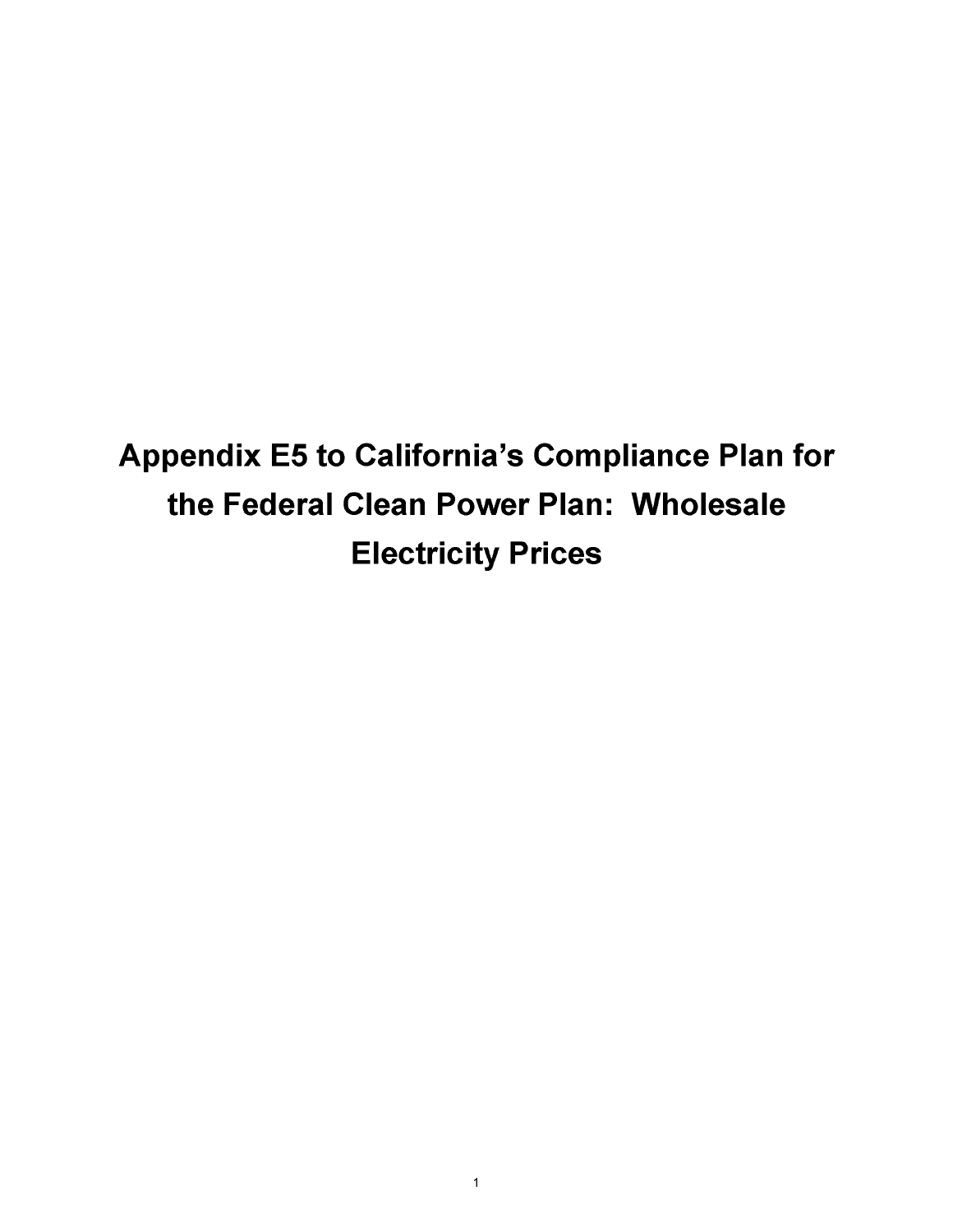## **U.S. EPA Clean Power plan, Rule 111D (existing power plants) IEPR 2015 Demand Forecast - Wholesale Electricity Price Projections Energy Assessment Division 05-03-16**

**Summary:** The following data sheet contains the wholesale prices used for retail rate projections for the 2015 IEPR Final Demand Forecast.

The intended audience is the EPA and stakeholders.

**Source of Data:** Revised 2015 IEPR Natural Gas Price forecast, Preliminary 2015 IEPR Demand forecast, most current CPUC rate case decision and POU rate filings.

## **Author**:

Lynn Marshall, Energy Assessments Division, 916-654-4767, [lynn.marshall@energy.ca.gov](mailto:lynn.marshall@energy.ca.gov)